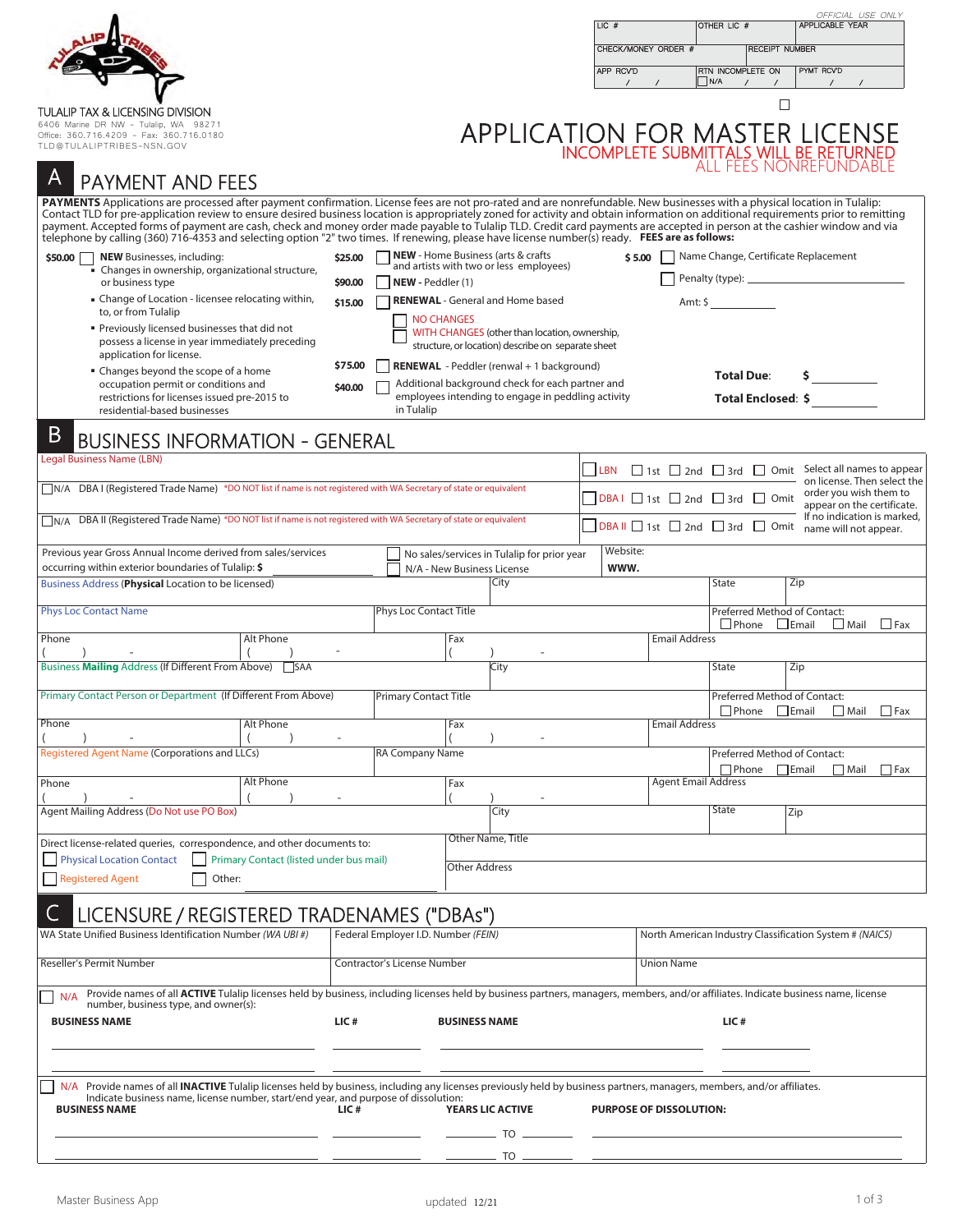| D<br>FORMATION, IDENTIFICATION OF OWNERS, ORGANIZATIONAL STRUCTURE                                                                                                                                                                                                                                                                                                                                                                                                                                                                                                                                                                                                                                                                                                                                                                                                                                                                                                                             |                                                                                   |                                                                                                                                                                                                                                                                                |                                                                       |                             |  |  |  |
|------------------------------------------------------------------------------------------------------------------------------------------------------------------------------------------------------------------------------------------------------------------------------------------------------------------------------------------------------------------------------------------------------------------------------------------------------------------------------------------------------------------------------------------------------------------------------------------------------------------------------------------------------------------------------------------------------------------------------------------------------------------------------------------------------------------------------------------------------------------------------------------------------------------------------------------------------------------------------------------------|-----------------------------------------------------------------------------------|--------------------------------------------------------------------------------------------------------------------------------------------------------------------------------------------------------------------------------------------------------------------------------|-----------------------------------------------------------------------|-----------------------------|--|--|--|
| <b>SELECT ENTITY TYPE /</b><br>FORMATION STRUCTURE<br>NON-PROFITS SKIP TO<br><b>NEXT QUESTION</b>                                                                                                                                                                                                                                                                                                                                                                                                                                                                                                                                                                                                                                                                                                                                                                                                                                                                                              | <b>SOLE PROPRIETOR</b><br><b>FOREIGN CORPORATION</b><br>LIMITED LIABILITY COMPANY | INDIVIDUAL - NO EMPLOYEES<br><b>PARTNERSHIP</b><br><b>FOR-PROFIT FUNDRAISER</b>                                                                                                                                                                                                | DOMESTIC CORPORATION<br><b>LIMITED LIABILTY PARTNERSHIP</b><br>OTHER: |                             |  |  |  |
| NON-/NOTFOR PROFIT.<br>NO.<br>CHARITABLE, RELIGIOUS,<br>AND EDUCATIONAL,<br><b>ORGANIZATIONS</b>                                                                                                                                                                                                                                                                                                                                                                                                                                                                                                                                                                                                                                                                                                                                                                                                                                                                                               | <b>YES</b><br><b>CHARITABLE ORGANIZATION</b><br><b>CHARITABLE TRUST</b>           | Does business possess status /classification as a non-profit organization (ex: 501 C-3) registered with the WA Secretary of State?<br>If yes, attach proof of status and select your organizational status type below.<br>RELIGIOUS ORGANIZATION NOT FOR<br>PROFIT CORPORATION | EDUCATIONAL ORGANIZATION<br>OTHER:                                    |                             |  |  |  |
| (*Date business intends to begin or first began operating at the location and ownership listed in Section A)<br>Date of Formation*<br>$\Box$ Private<br>YY<br>DD<br><b>MM</b><br>State(s) or Tribe(s)<br>Number of Corporate Officers,<br>Does business sell public<br>$\Box$ Public<br>Governing Members, or Partners: _<br>or private shares?<br>of Incorporation:<br>Date of Incorporation<br>$MM$ / DD / $YY$<br>$\Box$ ESOP<br>YES Are any Partners, Managers, or Corporate Officers in WA also Directors, Members and/or Shareholders?<br>N<br>$\Box$ N/A<br>If yes, and different from the names you will provide below, attach separate list with the first and last name, title, and # of shares or % owned.<br>YES Are any owners or shareholders enrolled in a federally recognized tribe? If yes, total percentage owned by enrolled member(s):<br>  NO<br>If yes, atach proof of enrollment for each owner/shareholder, their title, and their individual percentage of ownership |                                                                                   |                                                                                                                                                                                                                                                                                |                                                                       |                             |  |  |  |
| $N$ O<br>YES Is this a franchise?<br>PARTNERS, OFFICERS, MANAGERS, MEMBERS, DIRECTORS List all owners, partners, officers, members, governing members, managers and directors. Inidicate if individual<br>corporate officers, partners, or managers are also directors, members, and/or shareholders. Attach separate sheet(s) if necessary.                                                                                                                                                                                                                                                                                                                                                                                                                                                                                                                                                                                                                                                   |                                                                                   |                                                                                                                                                                                                                                                                                |                                                                       |                             |  |  |  |
| Name (Last, First, Middle)                                                                                                                                                                                                                                                                                                                                                                                                                                                                                                                                                                                                                                                                                                                                                                                                                                                                                                                                                                     | $\Box$ Owner<br>$\Box$ Other                                                      | Title                                                                                                                                                                                                                                                                          | % Owned                                                               | Direct Telephone Number     |  |  |  |
| Personal Address (Street or Route, P.O. BOX, City, State, Zip)                                                                                                                                                                                                                                                                                                                                                                                                                                                                                                                                                                                                                                                                                                                                                                                                                                                                                                                                 |                                                                                   |                                                                                                                                                                                                                                                                                |                                                                       |                             |  |  |  |
| Name (Last, First, Middle)                                                                                                                                                                                                                                                                                                                                                                                                                                                                                                                                                                                                                                                                                                                                                                                                                                                                                                                                                                     | Owner<br>$\exists$ Other                                                          | <b>Title</b>                                                                                                                                                                                                                                                                   | % Owned                                                               | Direct Telephone Number     |  |  |  |
| Personal Address (Street or Route, P.O. BOX, City, State, Zip)                                                                                                                                                                                                                                                                                                                                                                                                                                                                                                                                                                                                                                                                                                                                                                                                                                                                                                                                 |                                                                                   |                                                                                                                                                                                                                                                                                |                                                                       |                             |  |  |  |
| Name (Last, First, Middle)                                                                                                                                                                                                                                                                                                                                                                                                                                                                                                                                                                                                                                                                                                                                                                                                                                                                                                                                                                     | 10wner<br>$\Box$ Other                                                            | Title                                                                                                                                                                                                                                                                          | % Owned                                                               | Direct Telephone Number     |  |  |  |
| Personal Address (Street or Route, P.O. BOX, City, State, Zip)                                                                                                                                                                                                                                                                                                                                                                                                                                                                                                                                                                                                                                                                                                                                                                                                                                                                                                                                 |                                                                                   |                                                                                                                                                                                                                                                                                |                                                                       |                             |  |  |  |
| Name (Last, First, Middle)                                                                                                                                                                                                                                                                                                                                                                                                                                                                                                                                                                                                                                                                                                                                                                                                                                                                                                                                                                     | ∩Owner<br>Other                                                                   | <b>Title</b>                                                                                                                                                                                                                                                                   | % Owned                                                               | Direct Telephone Number     |  |  |  |
| Personal Address (Street or Route, P.O. BOX, City, State, Zip)                                                                                                                                                                                                                                                                                                                                                                                                                                                                                                                                                                                                                                                                                                                                                                                                                                                                                                                                 |                                                                                   |                                                                                                                                                                                                                                                                                |                                                                       |                             |  |  |  |
| E                                                                                                                                                                                                                                                                                                                                                                                                                                                                                                                                                                                                                                                                                                                                                                                                                                                                                                                                                                                              | NATURE OF BUSINESS - PRODUCT AND SERVICE                                          |                                                                                                                                                                                                                                                                                |                                                                       |                             |  |  |  |
| Provide DETAILED description of the nature of business, principle products sold, and /or services provided in Tulalip.                                                                                                                                                                                                                                                                                                                                                                                                                                                                                                                                                                                                                                                                                                                                                                                                                                                                         |                                                                                   |                                                                                                                                                                                                                                                                                |                                                                       |                             |  |  |  |
|                                                                                                                                                                                                                                                                                                                                                                                                                                                                                                                                                                                                                                                                                                                                                                                                                                                                                                                                                                                                |                                                                                   |                                                                                                                                                                                                                                                                                |                                                                       |                             |  |  |  |
| Check all that apply:<br>Services only - no tangible products                                                                                                                                                                                                                                                                                                                                                                                                                                                                                                                                                                                                                                                                                                                                                                                                                                                                                                                                  | Services                                                                          | Retail sales<br>Wholesale sales<br>Online sales                                                                                                                                                                                                                                | Personal delivery                                                     | Product shipped to consumer |  |  |  |
| N <sub>O</sub><br><b>YES</b>                                                                                                                                                                                                                                                                                                                                                                                                                                                                                                                                                                                                                                                                                                                                                                                                                                                                                                                                                                   |                                                                                   | Is business affiliated with any other business(es), including subsidiaries? If yes, explain. Attach additional sheets if necessary:                                                                                                                                            |                                                                       |                             |  |  |  |
|                                                                                                                                                                                                                                                                                                                                                                                                                                                                                                                                                                                                                                                                                                                                                                                                                                                                                                                                                                                                |                                                                                   |                                                                                                                                                                                                                                                                                |                                                                       |                             |  |  |  |
| <b>YES</b><br><b>NO</b>                                                                                                                                                                                                                                                                                                                                                                                                                                                                                                                                                                                                                                                                                                                                                                                                                                                                                                                                                                        |                                                                                   | Does primary business activity include one or more persons traveling from place to place by foot or vehicle to offer and/or solicit sales or service? (Includes transit for hire)                                                                                              |                                                                       |                             |  |  |  |
| If yes, refer to Peddler's license TTC 10.10 and attache the following to your application:<br>Copy of valid WA State Drivers License for each person operating vehicle/mobile unit in Tulalip.                                                                                                                                                                                                                                                                                                                                                                                                                                                                                                                                                                                                                                                                                                                                                                                                |                                                                                   |                                                                                                                                                                                                                                                                                |                                                                       |                             |  |  |  |
| 1 Photo(s) of all vehicles/mobile units used to provide services on the reservation and a brief description including make, model, year, license plate number, color, any affixed signage,<br>advertisement, or other identifying marker.                                                                                                                                                                                                                                                                                                                                                                                                                                                                                                                                                                                                                                                                                                                                                      |                                                                                   |                                                                                                                                                                                                                                                                                |                                                                       |                             |  |  |  |
| Do your business dealings and transactions include providing care or services (non-retail) children under the age of 18? If yes, please explain:<br>$\overline{\mathsf{NO}}$<br><b>YES</b>                                                                                                                                                                                                                                                                                                                                                                                                                                                                                                                                                                                                                                                                                                                                                                                                     |                                                                                   |                                                                                                                                                                                                                                                                                |                                                                       |                             |  |  |  |
|                                                                                                                                                                                                                                                                                                                                                                                                                                                                                                                                                                                                                                                                                                                                                                                                                                                                                                                                                                                                |                                                                                   |                                                                                                                                                                                                                                                                                |                                                                       |                             |  |  |  |
| <b>NO</b><br>Do your products or services include wholesale or retail sales of fireworks or fireworks display shows?<br>YES<br>NO<br>Do your business operations include manufacturing, distribution, or retail or wholesale sale of alcoholic products?<br>YES                                                                                                                                                                                                                                                                                                                                                                                                                                                                                                                                                                                                                                                                                                                                |                                                                                   |                                                                                                                                                                                                                                                                                |                                                                       |                             |  |  |  |
| Will you prepare food or beverage goods for consumer consumption?<br><b>NO</b><br><b>YES</b>                                                                                                                                                                                                                                                                                                                                                                                                                                                                                                                                                                                                                                                                                                                                                                                                                                                                                                   |                                                                                   |                                                                                                                                                                                                                                                                                |                                                                       |                             |  |  |  |
| NO<br>YES<br>Do your business operations include manufacturing, distribution, or retail or wholesale sale of tobacco products?<br>FIREWORKS (TTC10.25), ALCOHOL (TTC10.35), FOOD AND BEVERAGE (TTC 11.20), AND TOBACCO (TTC 12.10) INSPECTIONS: Contact TLD to schedule 360.716.4211                                                                                                                                                                                                                                                                                                                                                                                                                                                                                                                                                                                                                                                                                                           |                                                                                   |                                                                                                                                                                                                                                                                                |                                                                       |                             |  |  |  |
| Chapter 10.25 - Fireworks: License for retail sales of 1.4G fireworks is restricted to enrolled members of the Tulalip Tribes; wholesale licenses for the same are not<br>restricted. Other classes of fireworks are prohibited and not eligible for licensure.                                                                                                                                                                                                                                                                                                                                                                                                                                                                                                                                                                                                                                                                                                                                |                                                                                   |                                                                                                                                                                                                                                                                                |                                                                       |                             |  |  |  |
| Chapter 10.35 - Liquor Licenses and Regulations: INSPECTION REQUIRED - Retail sale of spirits, liquor by the drink, banquet licenses, and various endorsements.<br>Chapter 10.40 - Transient Accommodations: INSPECTION REQUIRED - Hotel, motel, and other public overnight accommodations.                                                                                                                                                                                                                                                                                                                                                                                                                                                                                                                                                                                                                                                                                                    |                                                                                   |                                                                                                                                                                                                                                                                                |                                                                       |                             |  |  |  |
| Chapter 11.20 - Food Service Sanitation: INSPECTION REQUIRED - All temporary, full time, and part time food service establishments serving Tulalip.<br><b>Chapter 12.10 - Cigarette:</b> License and tax applies to retail sales of tobacco products.<br>Tribal-owned businesses located within Tulalip may be subject to TTC 12.05 - Sales and Use Tax and TTC 12.25 - Restaurant Privilege Tax - please inquire                                                                                                                                                                                                                                                                                                                                                                                                                                                                                                                                                                              |                                                                                   |                                                                                                                                                                                                                                                                                |                                                                       |                             |  |  |  |
| N <sub>O</sub>                                                                                                                                                                                                                                                                                                                                                                                                                                                                                                                                                                                                                                                                                                                                                                                                                                                                                                                                                                                 |                                                                                   | YES Does business possess valid vendors license issued by a Tribal Gaming Agency? If yes, attach proof and provide number: VL                                                                                                                                                  |                                                                       | *If no, skip to Section F   |  |  |  |
| <b>NO</b><br> NO                                                                                                                                                                                                                                                                                                                                                                                                                                                                                                                                                                                                                                                                                                                                                                                                                                                                                                                                                                               | YES If yes, are your goods or services non-gaming in nature? If yes, describe:    | YES Are your business activities in Tulalip limited to service at one or more of the three (3) licensed Tulalip gaming establishments?                                                                                                                                         |                                                                       |                             |  |  |  |
|                                                                                                                                                                                                                                                                                                                                                                                                                                                                                                                                                                                                                                                                                                                                                                                                                                                                                                                                                                                                |                                                                                   | YES If yes, do you supply less than \$25,000 in goods or services to Tulalip gaming establishments annually?                                                                                                                                                                   |                                                                       |                             |  |  |  |
| NO<br><b>YES</b><br>  NO<br>marketing goods and services?                                                                                                                                                                                                                                                                                                                                                                                                                                                                                                                                                                                                                                                                                                                                                                                                                                                                                                                                      |                                                                                   | If yes, Is your business activity in Tulalip limited to accounting or legal services or supplying only food, beverage, gift shop, advertising, promotional, entertainment or                                                                                                   |                                                                       |                             |  |  |  |
| GAMING AND VENDORS OF GAMING VENUES - ALL CLASSES (TTC 10.05) If yes, to any of the gaming questions above, your VL may qualify your business to have master license<br>fees waived. Please contact our office for more information at 360.716.4211.                                                                                                                                                                                                                                                                                                                                                                                                                                                                                                                                                                                                                                                                                                                                           |                                                                                   |                                                                                                                                                                                                                                                                                |                                                                       |                             |  |  |  |
| TGA: Businesses providing services at or one or more of the Casino or Bingo establishments in Tulalip, and vendors of gaming products (lotto, games of chance, etc.)<br>must obtain a gaming vendor license issued by the Tribal Gaming Agency (TGA). For more information, contact the Tulalin TGA Office at 360 716 2000                                                                                                                                                                                                                                                                                                                                                                                                                                                                                                                                                                                                                                                                     |                                                                                   |                                                                                                                                                                                                                                                                                |                                                                       |                             |  |  |  |